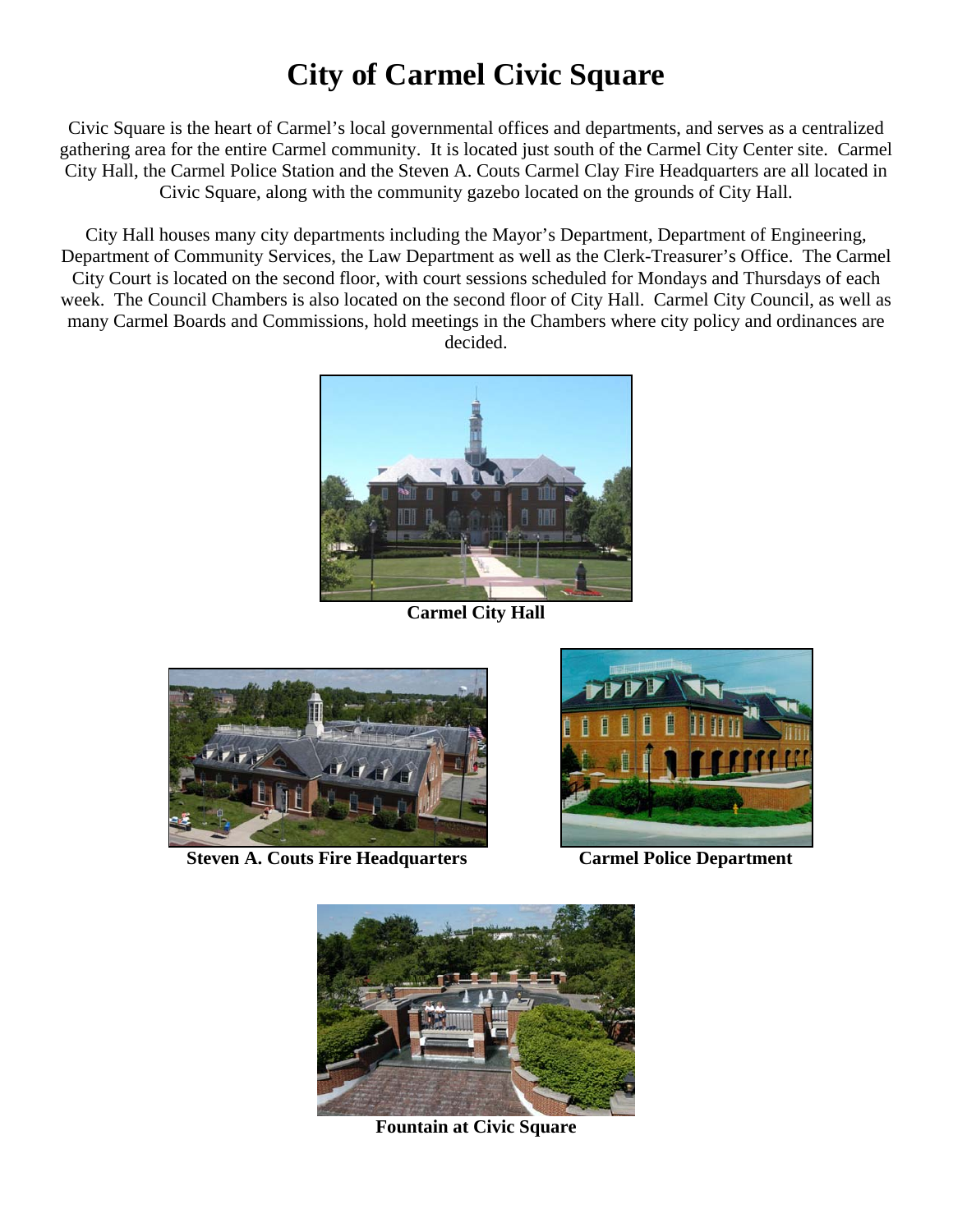

The grounds of City Hall serve as a venue for local festivals and events.



Each summer, the back parking lot of City Hall becomes a bustling Farmers Market on Saturday mornings from June through September. Visitors enjoy locally grown produce and flowers as well as other delicious treats and handmade products.





The front lawn of City Hall hosts many community festivals and events as well. The Gazebo becomes an outdoor weekly music venue each summer with the Gazebo Concert Series featuring local and regional entertainment. City and Community events such as Public Safety Day, the Police Memorial, the Bodacious Blues BB-Q Crossroads Cookoff and Carmel's annual Holiday on the Square Lighting Festival celebration, all take place on the front lawn of City Hall and the Civic Square fountain, which is located between the Carmel Fire Department and City Hall.